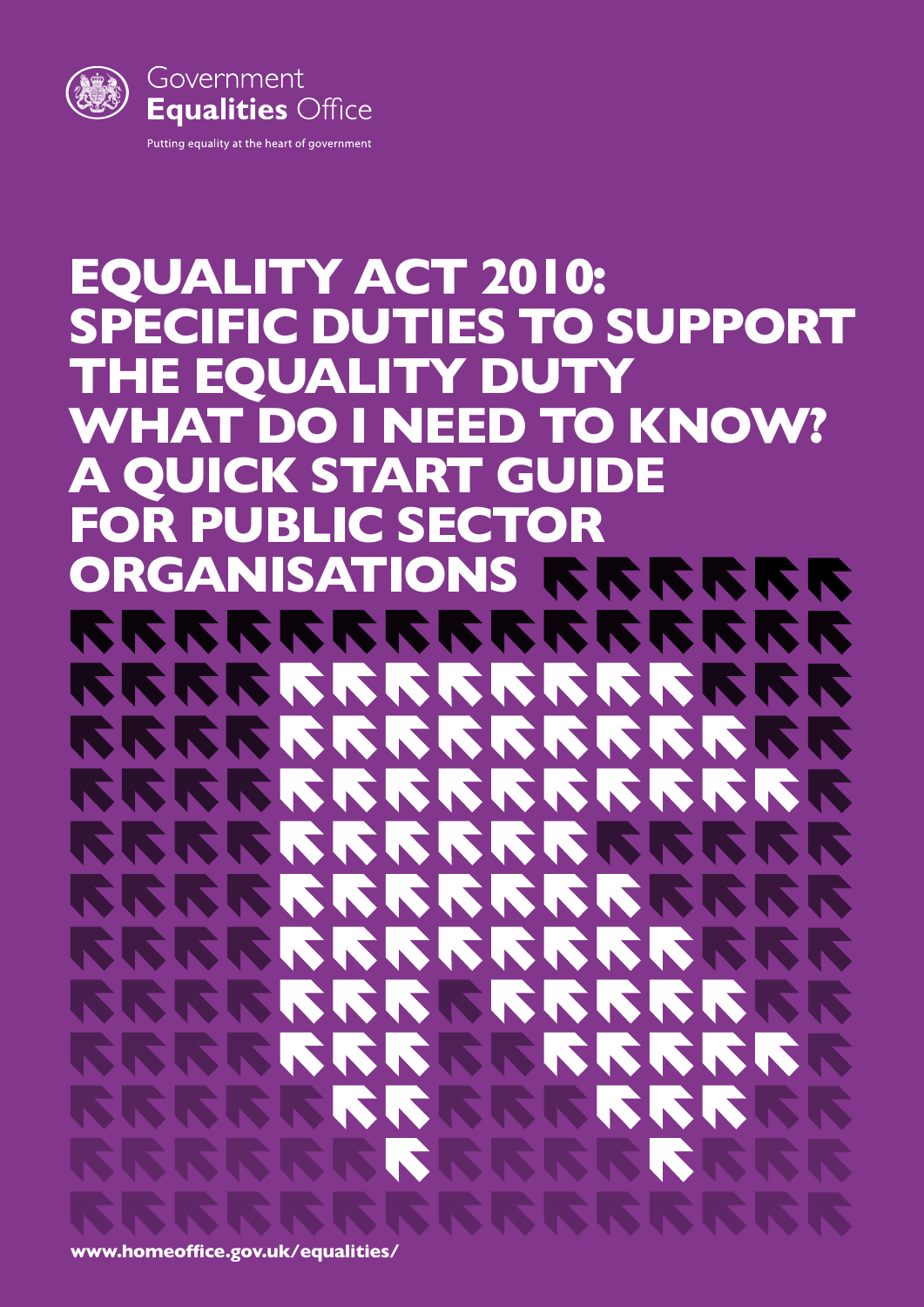# ISISISISISISIS RRRRRRRRRRR RRRRRRRRRRRR

**This quick start guide will help public bodies understand and implement the specific duties which support the Equality Duty.**

### Introduction

The Equality Act 2010 (the Act) replaced previous anti-discrimination laws with a single Act. It simplified the law, removing inconsistencies and making it easier for people to understand and comply with. It also strengthened the law in important ways, to help tackle discrimination and inequality.

The public sector **Equality Duty** (section 149 of the Act) came into force on 5 April 2011. The Equality Duty applies to public bodies and others carrying out public functions. It supports good decision-making by ensuring public bodies consider how different people will be affected by their activities, helping them to deliver policies and services which are efficient and effective; accessible to all; and which meet different people's needs.

The Equality Duty is supported by **specific duties**, set out in regulations which came into force on 10 September 2011. The specific duties require public bodies to publish relevant, proportionate information demonstrating their compliance with the Equality Duty; and to set themselves specific, measurable equality objectives.

Publishing relevant equality information will make public bodies transparent about their decisionmaking processes, and accountable to their service users. It will give the public the information they need to hold public bodies to account for their performance on equality.

You should read this guide alongside 'Equality Act 2010: Public sector Equality Duty. What do I need to know? A quick start guide for public sector organisations' available at: [www.homeoffice.gov.](www.homeoffice.gov.uk/publications/equalities/equality-act-publications/equality-act-guidance/equality-duty) [uk/publications/equalities/equality-act-publications/](www.homeoffice.gov.uk/publications/equalities/equality-act-publications/equality-act-guidance/equality-duty) [equality-act-guidance/equality-duty](www.homeoffice.gov.uk/publications/equalities/equality-act-publications/equality-act-guidance/equality-duty)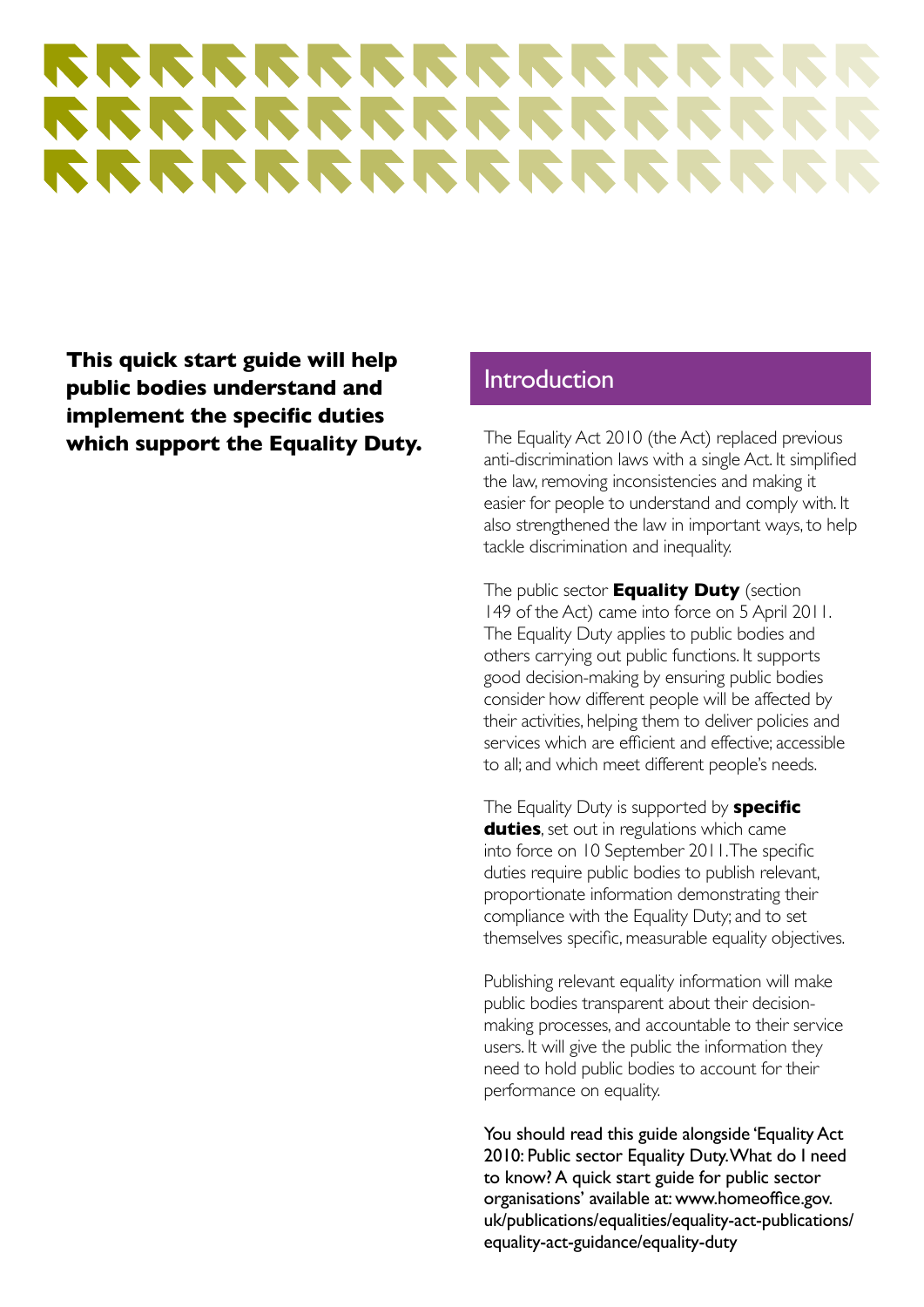# SKRKKKKKKKK RRRRRRRRRRR RRRRRRRRRRRRR

# Who do the specific duties apply to?

The specific duties apply to most public bodies in England, such as local authorities and schools; most of those operating across Great Britain, such as Government departments (except in regard to devolved functions); and a small number of crossborder bodies. The bodies covered are listed in Schedules 1 and 2 to the regulations (see footnote 1). Separate specific duties apply to certain Welsh and Scottish public bodies<sup>2</sup>. .

# What do the specific duties require?

The specific duties require public bodies to:

- publish information to show their compliance with the Equality Duty, at least annually; and
- set and publish equality objectives, at least every four years.

All information must be published in a way which makes it easy for people to access it.

# Publishing information showing compliance with the Equality Duty

Public bodies subject to the specific duties must publish information to show their compliance with the Equality Duty. This means that the information they publish must show that they had due regard to the need to:

- **eliminate unlawful discrimination**, harassment and victimisation and any other conduct prohibited by the Act;
- **advance equality of opportunity** between people who share a protected characteristic and people who do not share it; and
- **foster good relations** between people who share a protected characteristic and people who do not share it.

We describe these as the three aims of the Equality Duty.

The protected characteristics covered by the Equality Duty are:

- age
- disability
- gender reassignment
- marriage and civil partnership (but only in respect of eliminating unlawful discrimination)
- pregnancy and maternity
- race this includes ethnic or national origins, colour or nationality
- religion or belief this includes lack of belief
- sex
- sexual orientation

Public bodies must publish information to show that they consciously thought about the three aims of the Equality Duty as part of the process of decision-making.

The information published must include:

information relating to employees who share protected characteristics (for public bodies with 150 or more employees); and

<sup>1</sup> The Equality Act 2010 (Specific Duties) Regulations 2011<http://www.legislation.gov.uk/uksi/2011/2260/made>

<sup>2</sup> See [http://www.legislation.gov.uk/wsi/2011/1064/pdfs/wsi\\_20111064\\_mi.pdf](http://www.legislation.gov.uk/wsi/2011/1064/pdfs/wsi_20111064_mi.pdf) for Wales and [http://www.scotland.gov.uk/Topics/People/Equality/](http://www.scotland.gov.uk/Topics/People/Equality/PublicEqualityDuties) [PublicEqualityDuties](http://www.scotland.gov.uk/Topics/People/Equality/PublicEqualityDuties) for Scotland.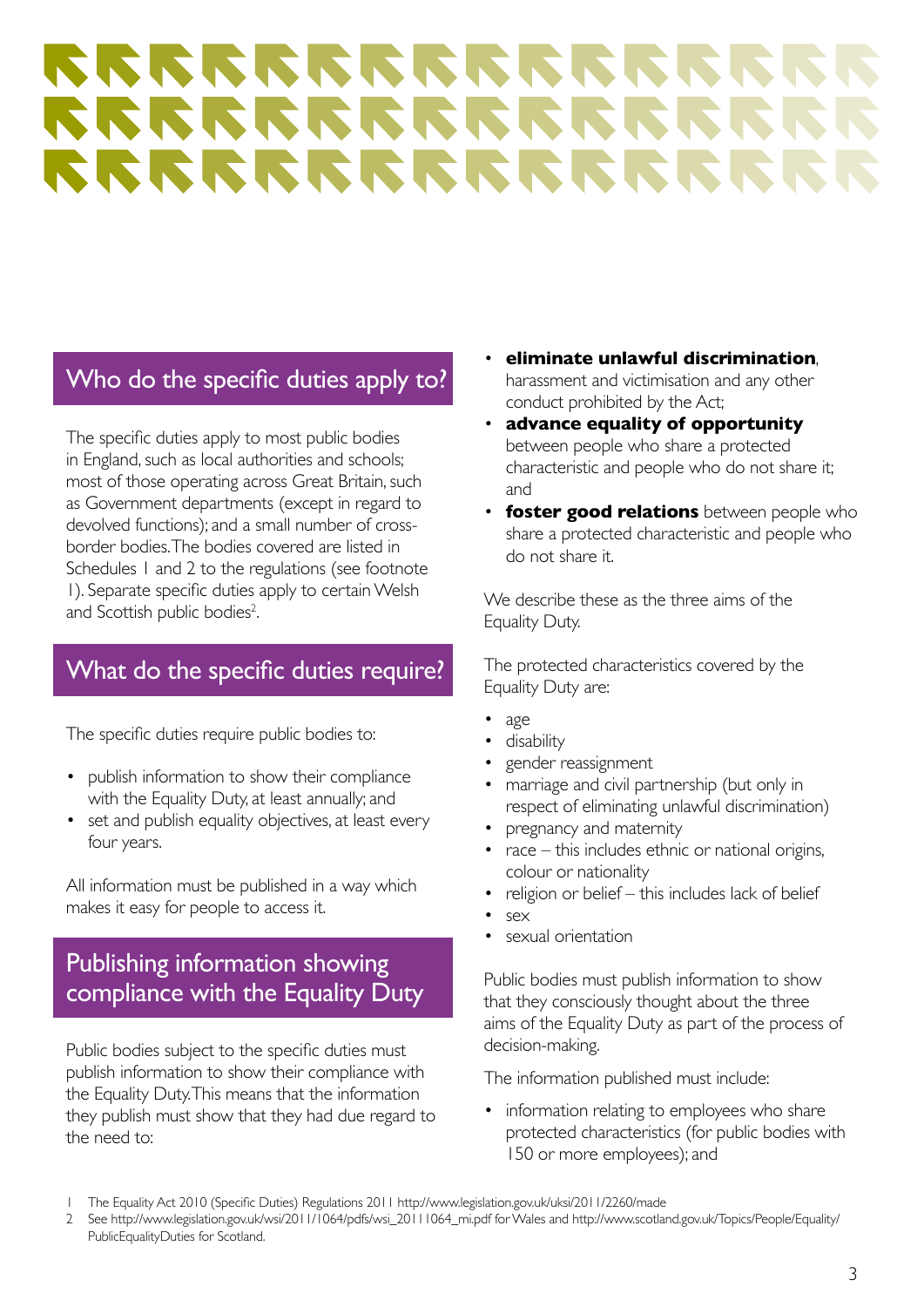# RRRRRRRRRRRR RRRRRRRRRRRRR RRRRRRRRRRRRRRR

• information relating to people who are affected by the public body's policies and practices who share protected characteristics (for example, service users).

Most public bodies must publish this information by 31 January 2012. Schools must publish it by 6 April 2012. Subsequently, the information must be published at least annually.

It is up to each public body to decide for itself what information it publishes to show its compliance with the Equality Duty. This will vary greatly, depending on the size of the body; the range of functions it performs; and the extent to which those functions could affect equality. There is no prescribed format.

For most public bodies, the sensible starting point will be simply to look at what equality information it publishes already, and to consider whether that gives a reasonable picture of progress on equality issues affecting its employees and service users.

4**The specific duties do not require public bodies to prepare or publish equality schemes, equality action plans, equality impact assessments, or separate annual reports on equality.**

#### Information about employees:

The Equality Duty requires public bodies to consider how their activities as employers affect people who share different protected characteristics. The specific duties require public bodies with 150 or more employees to publish information to show they did this.

This could include information they considered relating to:

- the make-up of the overall workforce;
- the gender pay gap and pay equality issues more generally for the public body;
- recruitment and retention rates for staff with different protected characteristics;
- applications for flexible working and their outcomes for different protected characteristics;
- applications for learning and development opportunities and their outcomes for staff with different protected characteristics;
- grievances and disciplinary issues for staff with different protected characteristics.

Published information could also include details of policies and programmes that have been put in place to address equality concerns within the workforce, and information from staff surveys.

4**The specific duties do not require public bodies to ask every member of staff about such issues as their age, sexual orientation, or religious beliefs. It will be for individual public bodies to decide whether such information is necessary for them to demonstrate their compliance with the Equality Duty.** 

### Information about policies and services:

The Equality Duty requires public bodies to consider how the decisions that they make, and the services they deliver, affect people who share different protected characteristics. The specific duties require public bodies to publish information to show they did this.

This could include information they considered relating to:

• the number of people with different protected characteristics who access and use services in different ways;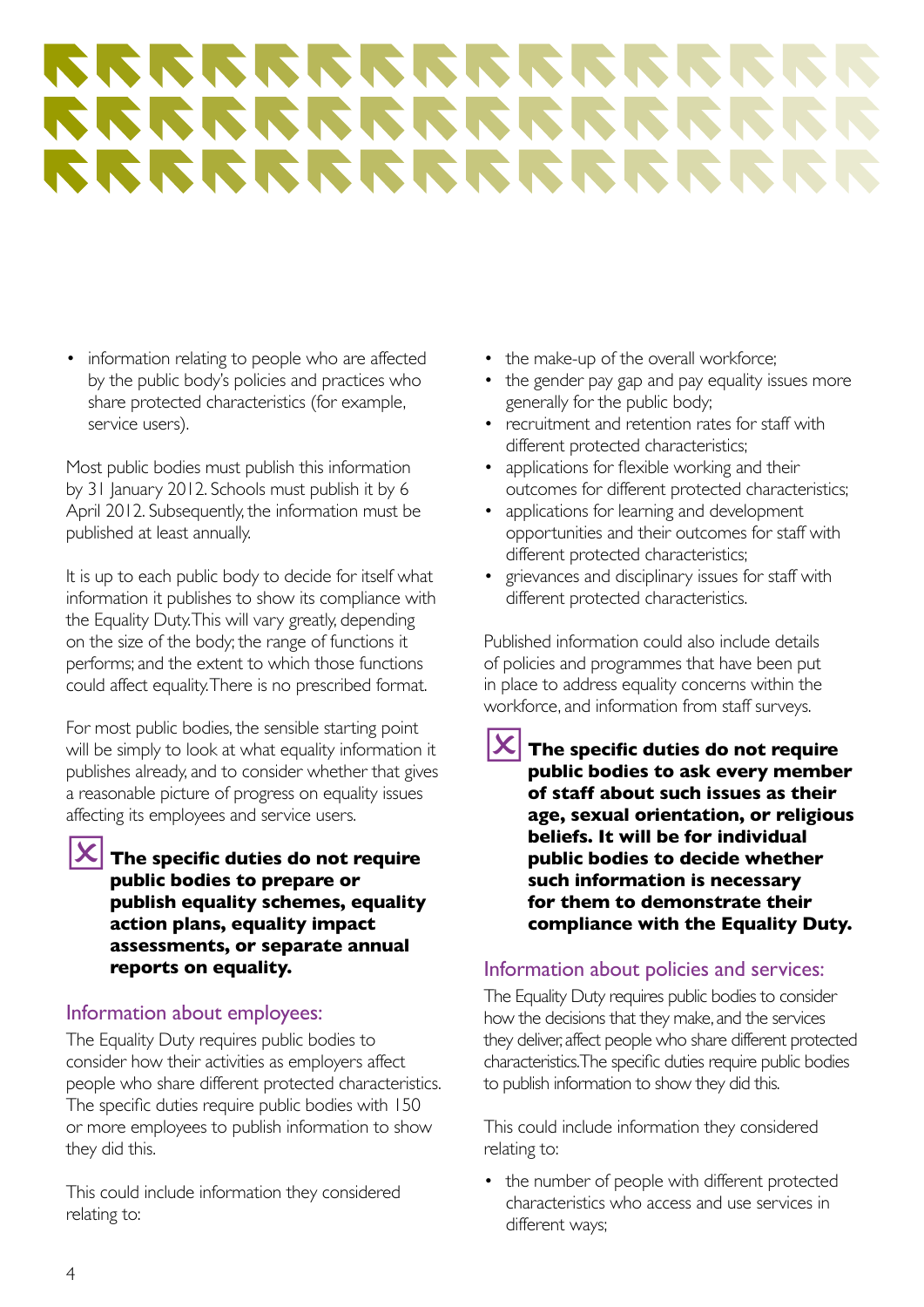# **SISISISISISISISISISIS** RRRRRRRRRRRRR RRRRRRRRRRRRRR

- customer satisfaction levels and informal feedback from service users with different protected characteristics and results of consultations;
- complaints about discrimination and complaints from people with different protected characteristics;
- service outcomes for people with different protected characteristics.

Published information could also include details of policies and programmes that have been put in place to address equality concerns in service delivery.



4**The specific duties do not require public bodies to ask service users about such issues as their age, sexual orientation, or religious beliefs. They should never do this if such information is available from other sources (see below for other sources).** 

#### Issues to consider about publishing information:

Most public bodies already publish lots of equalityrelated information about their workforces and service delivery. The aim should now be to ensure that that information demonstrates compliance with the Equality Duty. The information will need to show that the public body has properly considered how its activities – both as an employer and a service provider – affect people with different protected characteristics. It may include details of any analysis the public body has done on the equality information it holds – such as when it was considering a new policy or programme.

A public body may also find it helpful to consider:

- what equality information is published by similar bodies; and
- whether there are topical equality issues such as the gender pay gap – which are relevant to its activities and how these have been considered.

In complying with the Equality Duty, public bodies may also want to draw on the wealth of equality information available from external sources, such as census data; the electoral roll; ONS regional portraits; health survey results; Housing Needs and Homelessness statistics; data collected by local organisations such as Citizens Advice, and so on. Public bodies should not collect data which is available elsewhere, nor is there any need for the public body to re-publish this information. However, if they have drawn on it, they should reference it, and explain what information from it they used, and why.

#### 4**The specific duties do not require public bodies to publish any more information than is necessary to demonstrate compliance with the Equality Duty.**

The specific duties require public bodies to publish information by a specified deadline and then at least annually thereafter. It may be convenient to do this to fit in with planning cycles or to coincide with a particular policy announcement or service change. If information or data sets are incomplete, it may be helpful to publish the information available with an explanation of how the data gap will be filled in future.

If information is published in advance of the deadline, it will not be necessary to publish it again. Public bodies may wish to signpost to where the earlier information was published, though, to aid accessibility.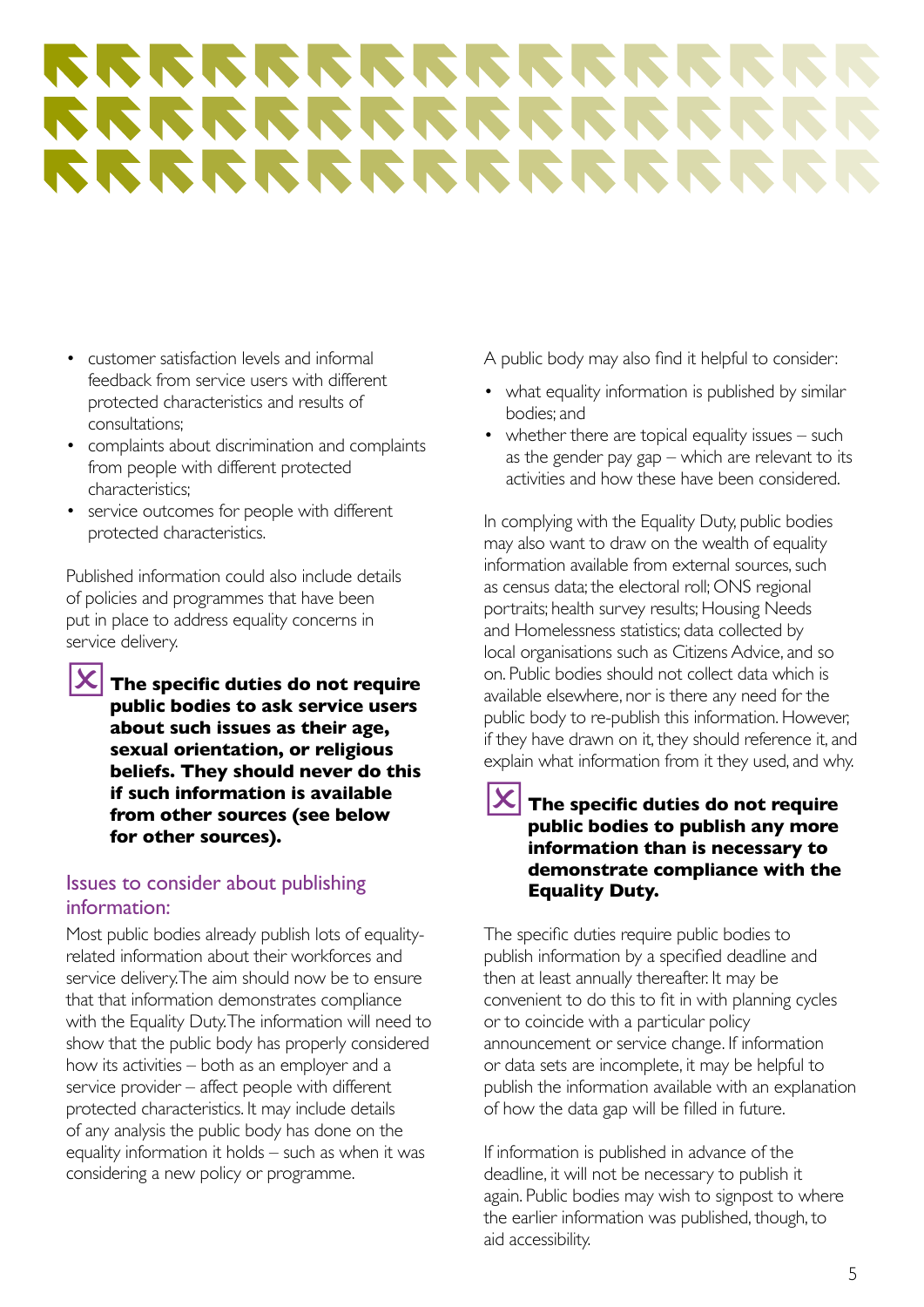# **RRRRRRRRRRRR** RRRRRRRRRRRRR RRRRRRRRRRRRRRR

Information should not be published if doing so would breach the Data Protection Act 1998<sup>3</sup>. Information published must not identify individuals and good practice indicates that this means not publishing information about groups of fewer than 10 people. Instead, small numbers can be represented using an asterisk or a range (for example,  $<10$ ).

# Setting equality objectives

The specific duties require public bodies to prepare and publish one or more specific and measurable equality objectives which will help them to further the three aims of the Equality Duty. All public bodies subject to the specific duties must publish their first equality objectives by 6 April 2012. Subsequent objectives must be published at least every four years.

It is for each public body to decide what equality objectives it should set and how many there should be. Objectives which are stretching, and focus on the biggest equality challenges facing the public body, will have the greatest impact in furthering the aims of the Equality Duty.

When deciding what equality objectives to set, a public body should take into account evidence of equality issues across all its functions; consider issues affecting people sharing each of the protected characteristics; and think about each of the three aims of the Equality Duty.

The number of objectives set should be proportionate to the public body's size; the extent to which its functions affect equality; and the evidence that such objectives are needed. A large government department may decide to set a number of objectives; a small rural school may decide to set only one or two.

In setting its objectives, a public body may find it helpful to think about:

- what evidence it could use to inform the objectives, from both internal and external sources;
- what types of equality issues are raised by its staff and customers;
- where the evidence indicates that equality performance is poor;
- what objectives could be set to stretch the organisation to perform better on equality issues in key areas;
- whether there is scope to benchmark equality information and objectives against similar public bodies;
- the people and organisations it would be useful to talk to in the process of setting objectives;
- whether to set short term, medium term or long term objectives in different areas;
- how progress against the objectives will be measured.

# Accessibility of information and objectives

Public bodies must ensure that the information they publish and the equality objectives they set are accessible to the public, free of charge. In addition to publishing them electronically on their website, they should consider making them available in other formats. They should also consider whether the information is provided in a way which makes it easy for the public to understand and use, to enable public accountability.

<sup>3</sup> Information on the Data Protection Act 1998 is available on the Information Commissioner's Office website at<www.ico.gov.uk>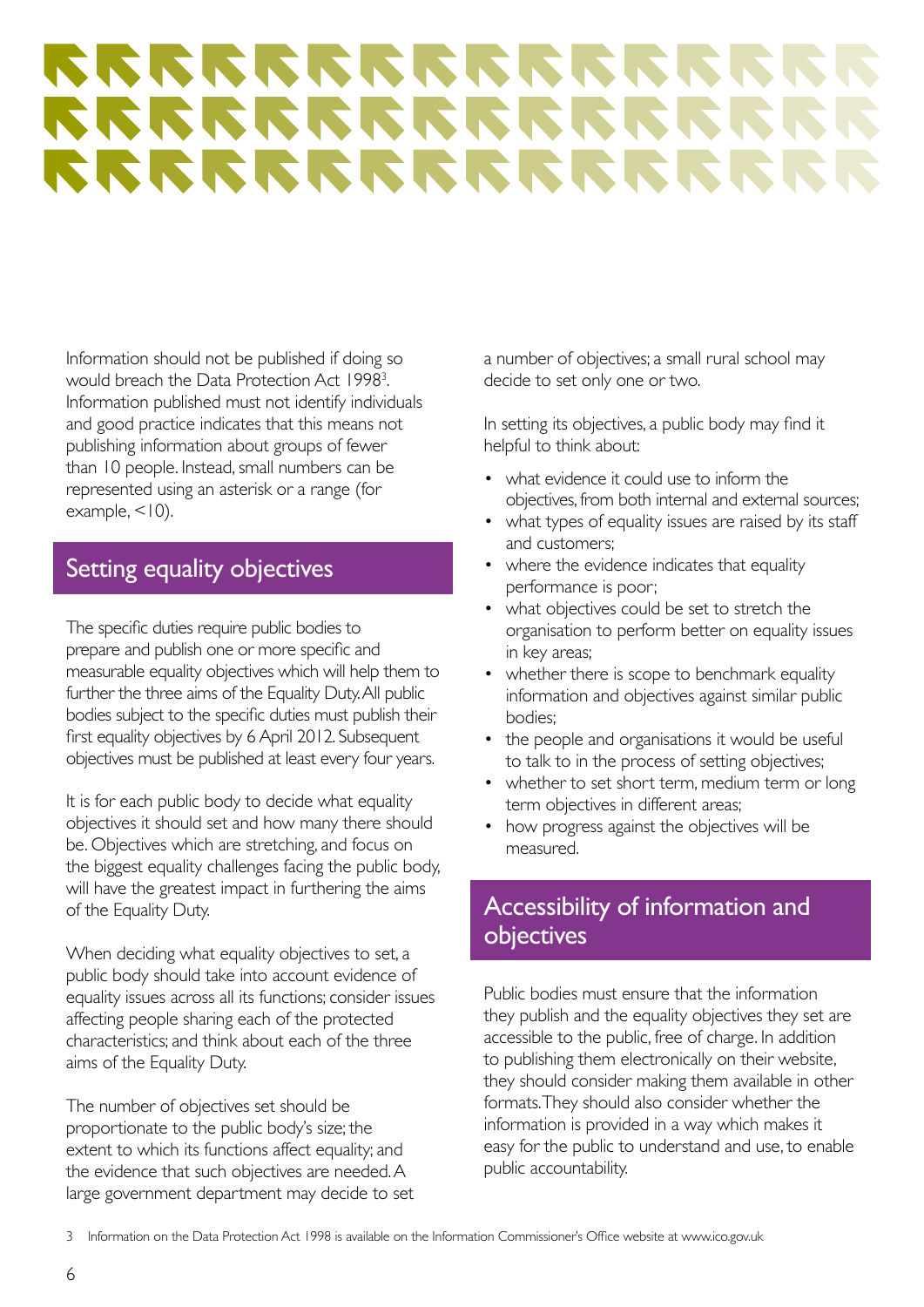# **RRRRRRRRRRR** RRRRRRRRRRR RRRRRRRRRRRRR

The Public Sector Transparency Board's Public Data Principles<sup>4</sup> outline general steps public bodies should take to ensure information is accessible and useful. In particular, such information should be easily found; published as quickly as possible after its collection; be as detailed as possible; and be freely available for reuse by the public.

Public bodies should also consider producing information in alternative formats for disabled people. The Act requires reasonable adjustments to be made for disabled people, and this includes ensuring information is provided in an accessible format<sup>5</sup>.

#### Where to publish information and objectives

Equality information and equality objectives can be published as part of another document, such as the public body's annual report or business plan. There is no need to produce a separate document. The information published must show compliance with the Equality Duty, regardless of how or where it is published. Public bodies should publish information in a place and format that is easy to access for both internal and external users. If some information is published periodically over the year, public bodies may want to consider how to link to all the relevant information together.

#### 4**The specific duties do not require the production of a stand-alone annual equality report.**

### **Enforcement**

The Equality and Human Rights Commission is responsible for assessing compliance with the specific duties, and for their enforcement. As with the Equality Duty, it has powers to issue a compliance notice to a public body that it believes has failed to comply with the specific duties, and can apply to the courts for an order requiring compliance.

Unlike the Equality Duty, the specific duties cannot be enforced by judicial review.

### Further sources of information

The Equality and Human Rights Commission is the statutory body established to help eliminate discrimination and reduce inequality. It plans to produce a statutory Code of Practice on the Equality Duty and specific duties, explaining the law in more detail. It will also produce practical guidance on how public bodies can comply with the Equality Duty and achieve good practice.

#### **<www.equalityhumanrights.com> 0845 604 6610**

General information about equality legislation and the Government's equality strategy is available from the Government Equalities Office.

#### **<www.homeoffice.gov.uk/equalities/>**

See http://data.gov.uk/blog/new-public-sector-transparency-board-and-public-data-transparency-principles

5 The Office for Disability Issues provides information about how to make information accessible to disabled people. See<www.odi.gov.uk/formats>